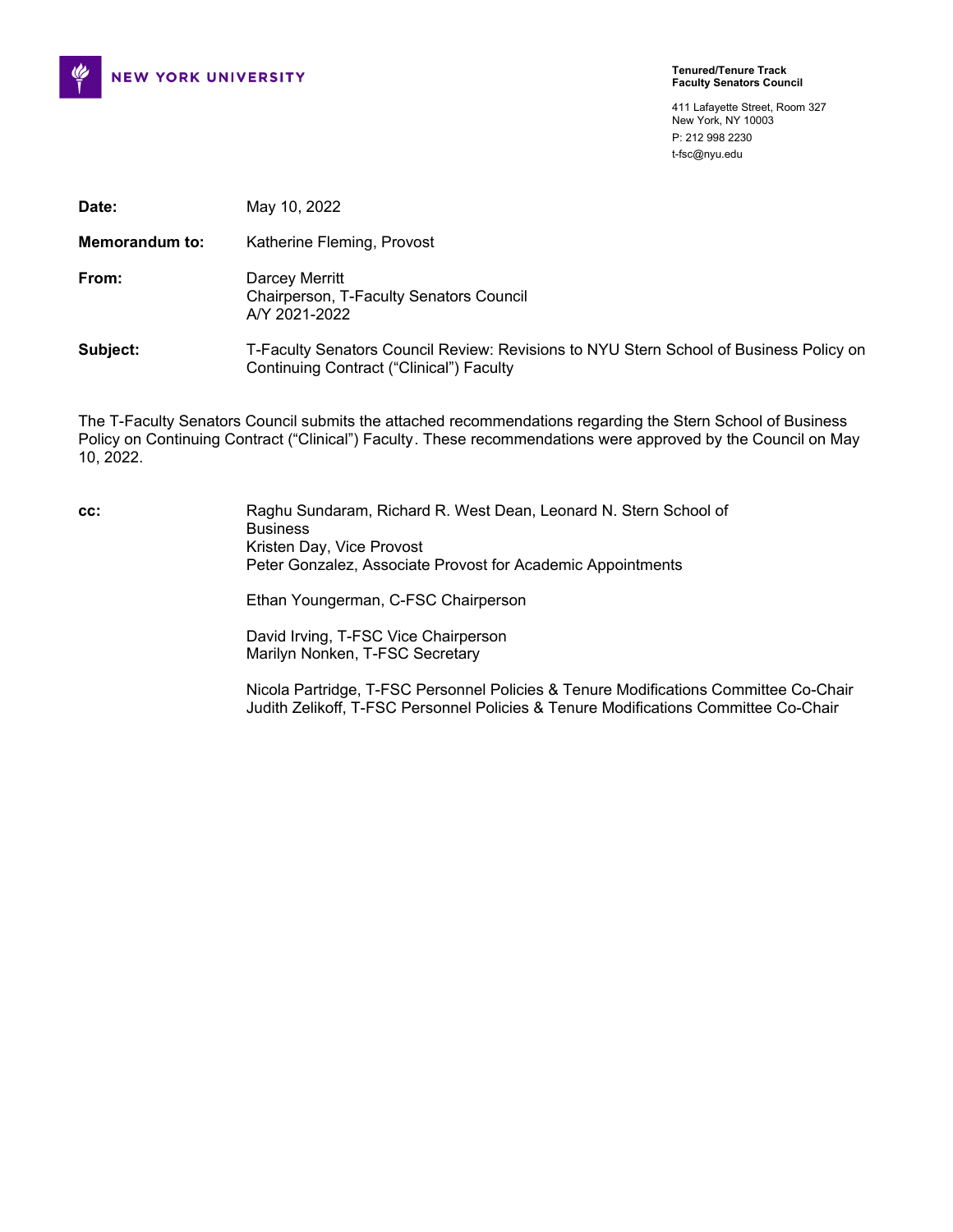**From:** NYU T-FSC Senate, Personnel Policies and Tenure Modifications Committee (PPTM), Drs. Judith T. Zelikoff and Nicola Partridge, Co-Chairs

**To:** Senate, T-FSC

**Date:** 4/25/2022

**Re:** New York University Stern School of Business *Policy on Continuing Contract ("Clinical") Faculty*

The PPTM Committee, Co-Chaired by Drs. Zelikoff and Partridge, have thoroughly reviewed the submitted NYU Stern School of Business *Policy on Continuing Contract ("Clinical") Faculty*. The PPTM Committee met by Zoom to review and discuss (at length) the *Policy* document. As a Committee, we unanimously agreed on the edits and comments being presented to the T-FSC for discussion. Please find our added, deleted or questioned text highlighted in **yellow** and our rationale for such changes in *italics* in each section*.*

## **1. Background:**

a. "The committee will be comprised of department chairs and at least one representative of the clinical faculty at large, to be nominated by the Stern representative to NYU's Full-time Continuing Contract Faculty Senators' Council." *The "Stern representative" should be better defined. For example, it is unclear how many representatives are being referred to and will that representative is a Senator from the Council?*

## **2. Establishing a Position:**

a. "The decision to establish a clinical faculty position as opposed to a tenure-track position requires consultation with members of the department concerned and approval of the dean, and is reviewed by the Provost as part of the annual staffing plan." *The particular 'dean' being referred to, should be clearly identified.*

## **4. Terms of Appointment**

a. "In accordance with University Bylaw 87 (b), the appointment of clinical faculty automatically terminates at the close of the period of time stipulated in the contract, unless there is an official notice of renewal." *Please check the NYU faculty handbook for acknowledgement of the exact person who will be signing the contract. Moreover, who will issue the official notice of renewal?*

b. "Contracts for longer than three years may be offered in exceptional circumstances to clinical faculty members above the rank of assistant professor, with a demonstrated record of continuous exceptional teaching performance and an unusual level of service or academic contribution to the school." *Please specify that contracts for longer than three years may be offered and by whom. In addition, it is unclear who will evaluate the performance and the evaluation criteria.*

## **5. Titles and Qualifications**

"Clinical Assistant Professor: Typically, the initial appointment for clinical faculty members.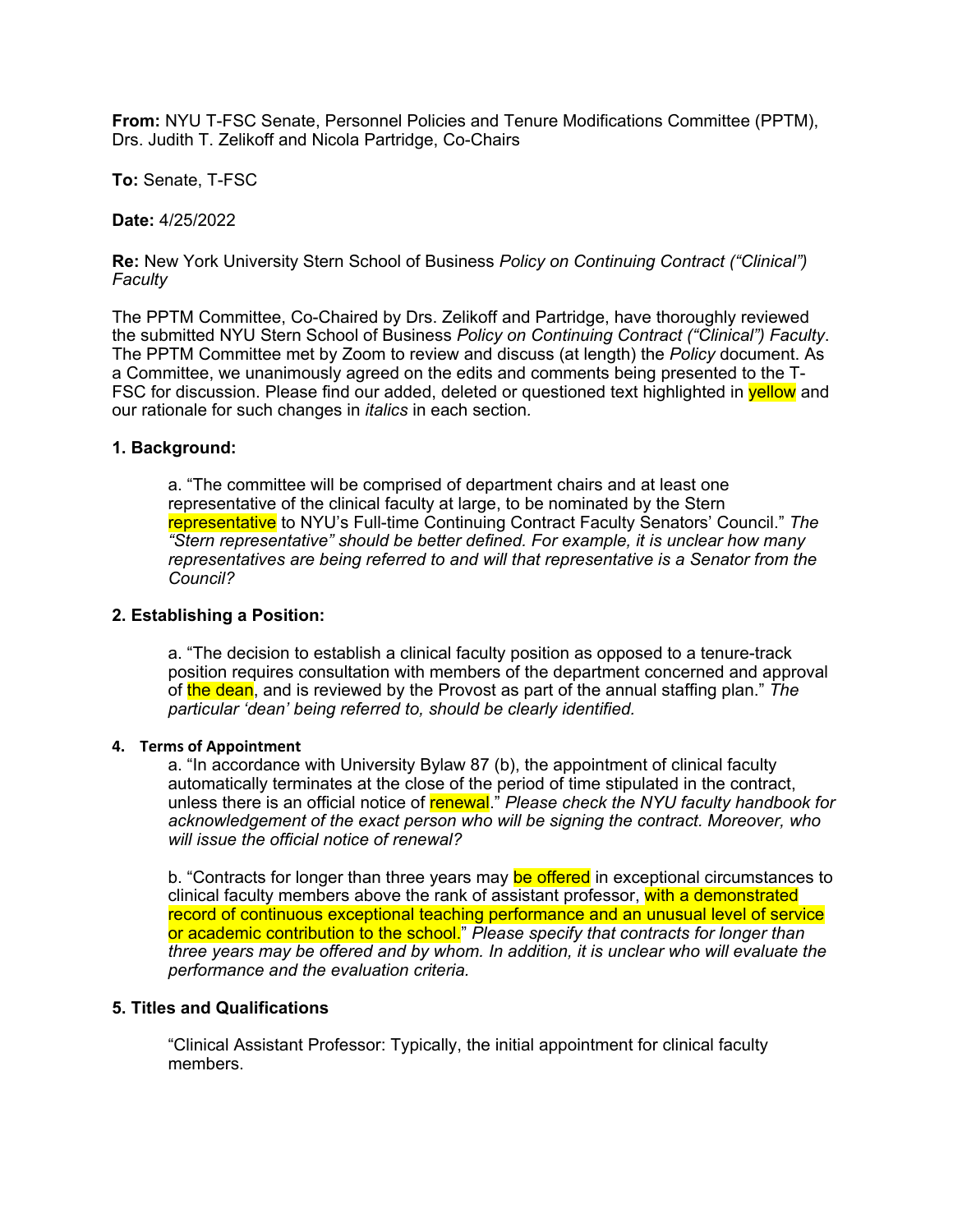Clinical Associate Professor: Typically, an experienced teacher with a strong record of either sustained achievement in the classroom or industry experience. In addition, evidence or likelihood of a substantial service contribution to the school is expected.

Clinical Professor: Typically, an experienced teacher with a record of either extraordinary achievement in the classroom or significant industry leadership experience. In addition, evidence or likelihood of leadership and significant contribution to the school's reputation and/or significant exercise of administrative responsibilities is expected."

*Specific criteria with more details for each rank (and contract timelines for each rank) is needed for a clearer understanding of ranking requirements. The word "likelihood" needs to be better defined.*

## **6. Initial Appointment:**

"Nominations for appointments of candidates to clinical faculty positions are put forward by the respective departments via the same channels as nominations for tenure-track appointments, and are subject to the same departmental review processes before they are forwarded to the dean. The contract will state the teaching load and any other agreed-upon duties." *We suggest that the previously deleted criteria be brought back into this section: A candidate for a full-time clinical appointment must present evidence of a distinguished career as a practitioner and/or appropriate education or teaching experience in a field relevant to the appointment. Candidates are expected to show outstanding pedagogical skills or talent, as evidenced by past teaching performance, curriculum development and teaching innovation, or expertise in an area of strategic importance that is not otherwise available on the faculty. Depending upon their experience, in accordance with the guidelines set forth in Section 2 above, they may be appointed at the rank of clinical assistant professor, clinical associate professor, or clinical professor." It is unclear why this paragraph was removed for the original document.* 

## **8. Annual Merit Reviews**

a. "Evidence of teaching performance may include course materials (e.g. syllabi, lecture notes, assignments), course development and innovation, instructor development, peer classroom observations, online videos, self-presentation, samples of student writing as evidence of continuing influence upon students, examples of learning beyond the classroom, student evaluations, etc." *Please consider removing the word etc. or clarifying what specifically is meant.* 

b. "In agreement with their department chair/director, clinical faculty members who conduct research may have the **AMR** weights for teaching, service and research adjusted." *Please define the abbreviation of AMR (Annual Merit Reviews) here.* 

C. "The weight for research may not exceed 10% except in cases where the professor is a principal investigator on an externally-funded project, when it may not exceed 30%." *Please clarify that 10% means a 10% effort. What is the course of action if a PI has more than 30% effort on research from an externally-funded project?* 

# **9. Reappointment:**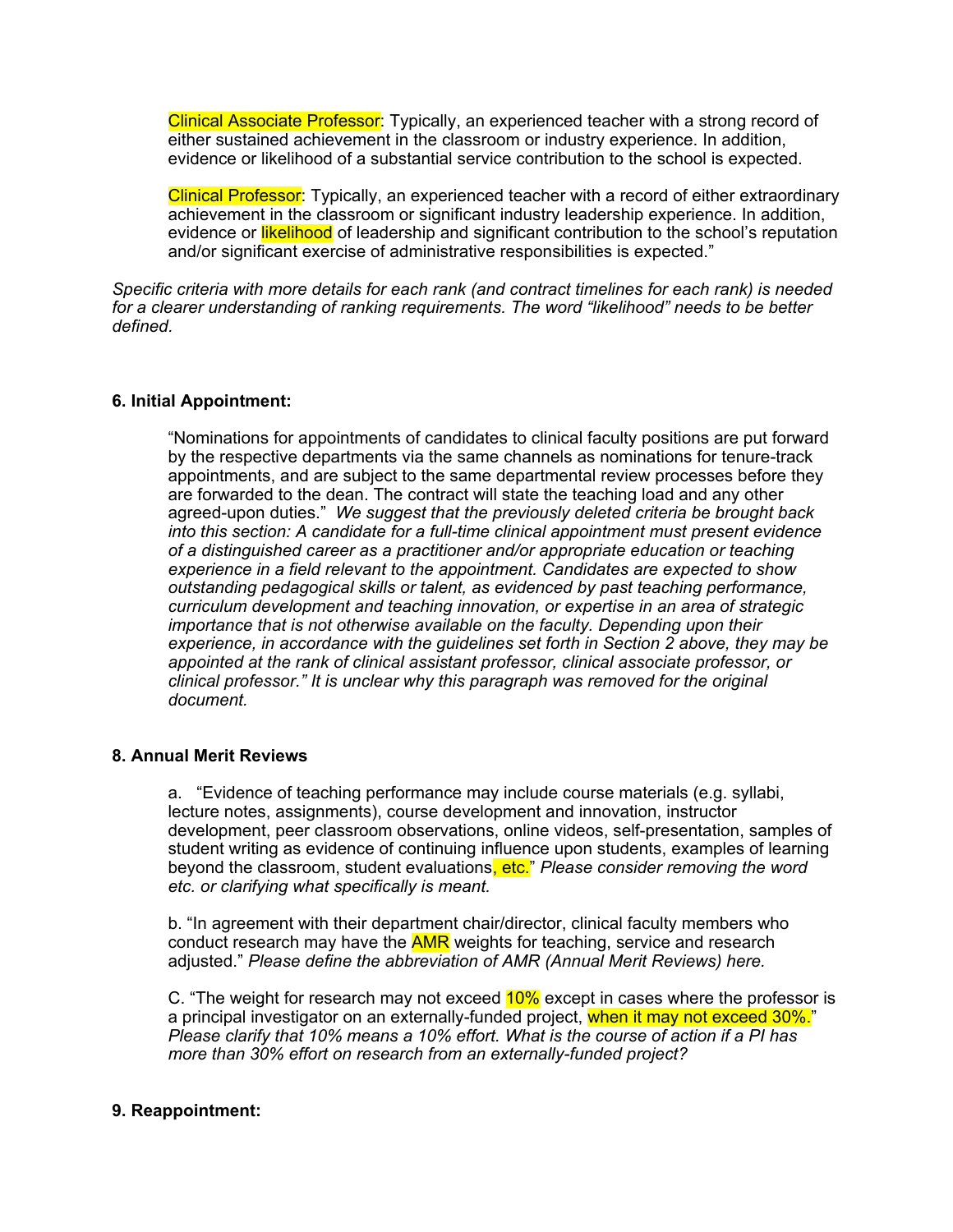a. "Candidate submits to the department chair the most recent CV and Faculty Activity Report (FAR). The teaching and service statements in the FAR may be augmented if needed. Additional teaching materials provide evidence of high teaching performance and should include:" *We recommend keeping the previously deleted statement: A thorough, but concise teaching statement from the candidate explaining his/her teaching philosophy, learning goals for students, and strategies and methods employed to help students attain those goals.*

b. "The department Promotion and Tenure ("P&T") Committee\* members shall conduct a review, considering evidence of the candidate's performance and accomplishments in the areas of teaching and service." *Please clarify if the P&T committee is elected or appointed.* 

c. *"* If the department does not have at least two clinical professors who satisfy these criteria, the Vice Dean for Faculty and Research, in consultation with the department chair or program director, will appoint them from other departments." *Please specify the rank of these two clinical professors and how the other departments will be selected.*

## **10. Contract Terms and Review Schedules**

"The department must submit reappointment materials to the Vice Dean of Faculty by January 25. Deadlines earlier in the process are set by each department." *It seems there is not adequate time for short-term faculty (1-2 years appointment) to prepare the materials. Please check the NYU faculty handbook (page 59) for reappointments for continuous service on one- and two-year full-time contracts.*

## **11. Promotion**

## **a. " Promotion Criteria**

Promotion to Clinical Associate Professor: The candidate's record must indicate evidence of excellent teaching performance and contributions to Stern's teaching programs through contributions that extend beyond one's own teaching and that enhance the teaching and curriculum at Stern more broadly. Service to the school is also expected, such as through program development, committee membership, advising and mentoring students and engaging in other activities that support Stern's educational mission.

Promotion to Clinical Professor: The candidate's record must indicate evidence of sustained excellent teaching performance and contributions to Stern's teaching programs through extraordinary contributions that extend beyond one's own teaching and that enhance the teaching and curriculum at Stern more broadly. In addition, institution-building service to the school is expected, through activities such as directing key academic programs or centers, initiating new programs, leadership on committees, developing the teaching and leadership capacity of colleagues, advising students and engaging in other activities that support Stern's educational mission."

*Please consider providing detailed criteria for promotion. The criteria as stated for promotion are not sufficiently detailed, nor are timelines for promotion. We suggest greater details in this regard.*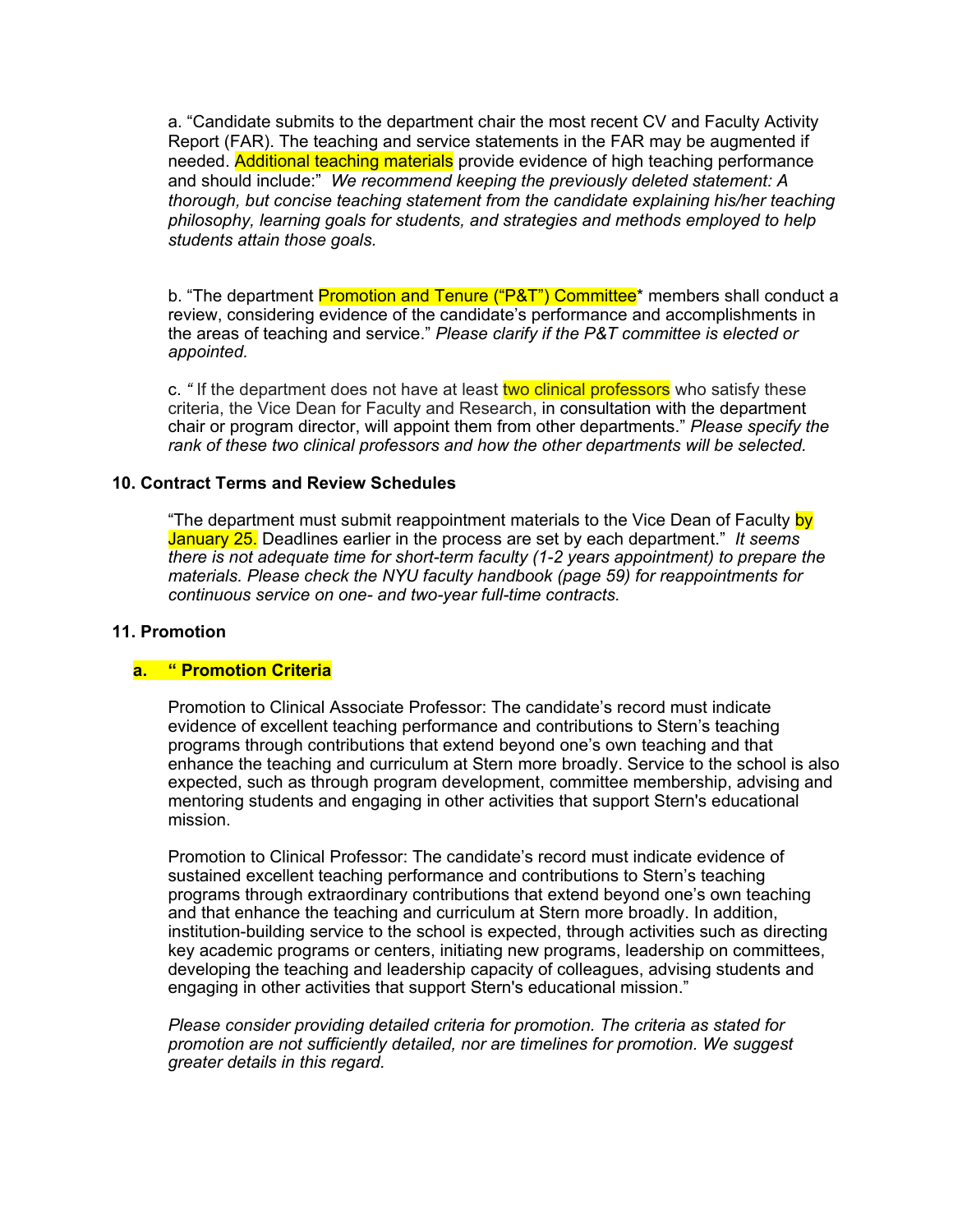b. "Candidate submits to the department chair the most recent CV and Faculty Activity Report (FAR). The teaching and service statements in the FAR may be augmented if needed." *Please clarify if the FAR includes teaching portfolio and peer assessment.* 

c. "Student evaluations since the last review (both an aggregated summary across courses and complete Course Faculty Evaluations (CE) reports for all course sections taught) (available from Office of Faculty Affairs)……" *Please clarify whether CE is a commonly-used and correct abbreviation (based on the Faculty Handbook) for Course Faculty Evaluations.*

d. Department P&T Committee\* follows its department's standard policy as to whether the summary report will be compiled by the department chair or a subcommittee. *Please specify the definition or composition of the subcommittee.*

e. If the department does not have at least two clinical professors who satisfy these criteria, the Vice Dean for Faculty and Research, in consultation with the department chair or program director, will appoint them from other departments. *Please specify the rank of these two clinical professors and how the other departments will be selected.* 

*f. "*If the department supports promotion, the Committee of Department Chairs and Vice Deans meet to discuss and vote on the proposed promotion, and then makes its recommendation to the dean. Ideally, this follows the same schedule as reappointments, as set forth in Section 10 above." *We suggest the detailed schedule for short-term faculty be included. Please check the NYU faculty handbook (page 59) for the reappointment for continuous service on one- and two-year full-time contracts.*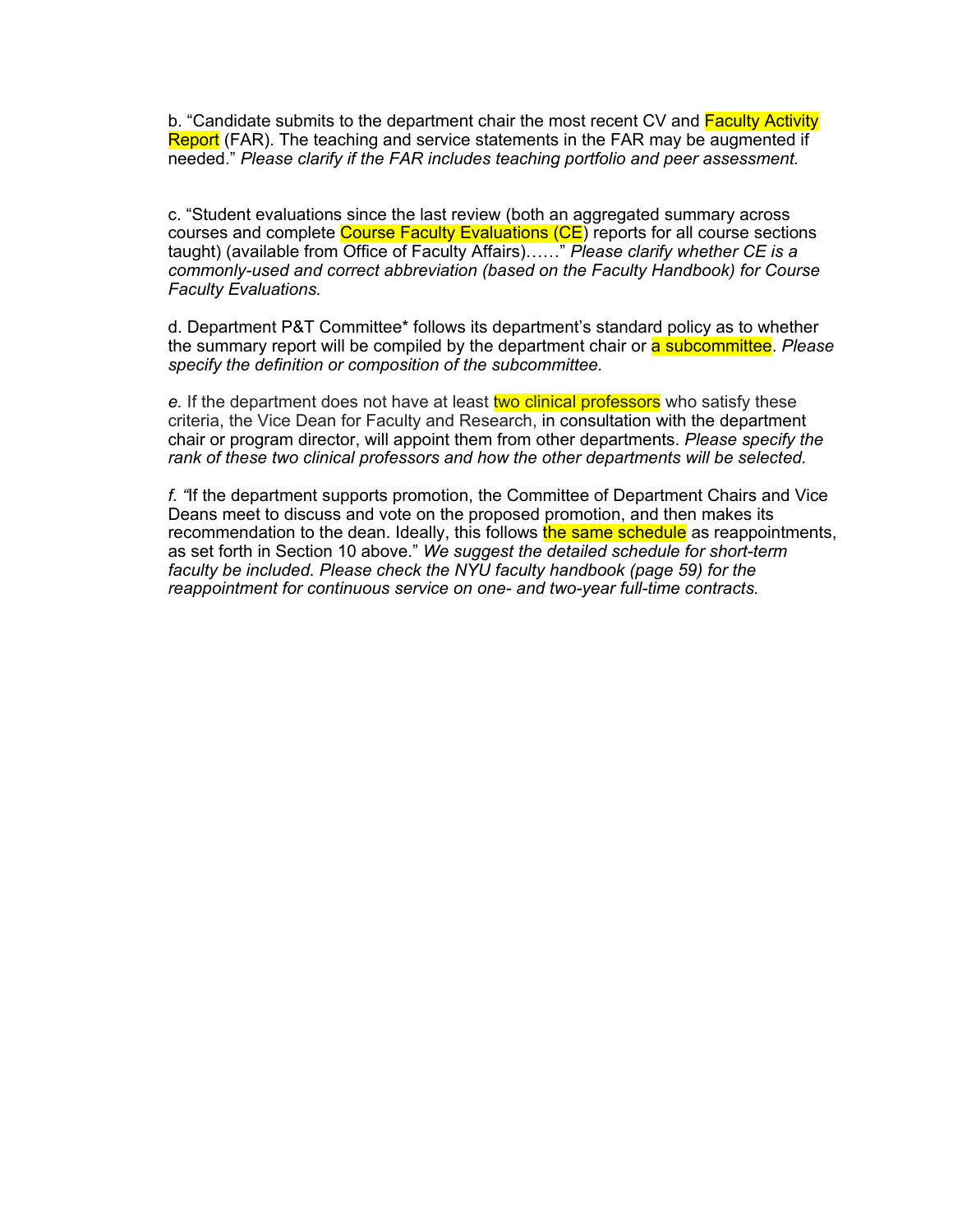

## **POLICY ON CONTINUING CONTRACT ("CLINICAL") FACULTY**

Effective February 1, 2017 Revised May 3, 2019 Revised DATE, 2022

## **1. Background**

This policy is consistent with, and incorporates by reference, the University's Faculty Policies Applicable to Full-Time Continuing Contract Faculty, which may be found in the Faculty Handbook [here.](http://www.nyu.edu/faculty/governance-policies-and-procedures/faculty-handbook/the-faculty/faculty-policies-applicable-to-full-time-continuing-contract-faculty.html) Note that the term "department" is used throughout this document to include programs, areas, and departments. The term "clinical" refers to "full-time continuing contract" faculty.

The Faculty Handbook requires that each school establish its own policies governing the appointment, review and reappointment of full-time continuging contract faculty, conduct a five-year review of the school's policy, and establish a formal process for periodic reviews thereafter. No later than every five years, a committee will review the policy. The committee will be comprised of department chairs and at least one representative of the clinical faculty at large, to be nominated by the Stern representative to NYU's Full-time Continuing Contract Faculty Senators' Council. Any amendment to this Policy must be in writing, and submitted to the Stern Faculty Council and to Stern's representatives to the Full-time Continuing Contract Faculty Senators' Council for discussion and approval.

This policy is being implemented by the Stern School of Business to supplement University policies applicable to full time continuing contract faculty. If at any point the Stern policy is inconsistent with NYU policies, the NYU policies then in effect will control. As with all NYU policies, this policy is subject to change and it is the policies in effect at the time of the action that apply.

#### **2. Establishing a Position**

The decision to establish a clinical faculty position as opposed to a tenure-track position requires consultation with members of the department concerned and approval of the dean, and is reviewed by the Provost as part of the annual staffing plan. All clinical faculty members occupy full-time faculty budget lines.

#### **3. Responsibilities**

Clinical faculty members play a key role at Stern. By contributing to the academic process at Stern through their full-time commitment to teaching, and through service activities, clinical faculty complement the tenured and tenure track faculty in fulfilling Stern's mission. Thus, their primary responsibility is teaching courses that are critical and often required components of the school's curriculum, including both undergraduate and graduate core courses. Another key responsibility is to effectively engage in service activities, such as directing and/or participating in academic programs and centers, initiating new programs, course coordination, committee work, advising students and working with student clubs. Clinical faculty members' service responsibilities and expectations are commensurate to their rank. Any responsibilities that affect the teaching load will be defined in respective appointment letters.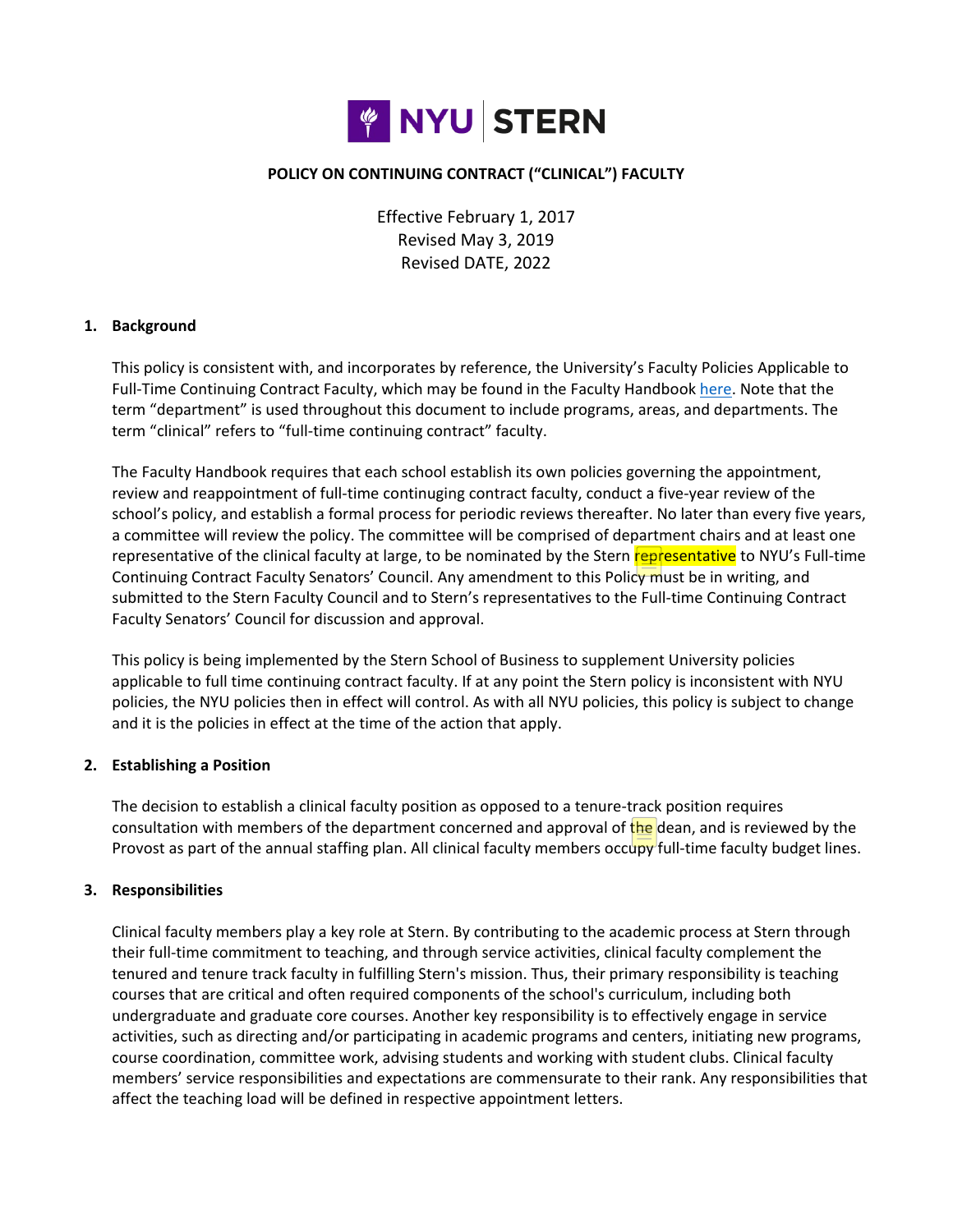### **4. Terms of Appointment**

Appointments and reappointments of clinical faculty are made for fixed renewable terms. The contract will stipulate start and end dates of the appointment, an indication of whether the appointee is eligible to be considered for reappointment, responsibilities, compensation and agreement to be bound by applicable University policies. In accordance with University Bylaw 87 (b), the appointment of clinical faculty automatically terminates at the close of the period of time stipulated in the contract, unless there is an official notice of **renewal**.

The initial appointment term of clinical faculty of all ranks, including the Professor of Management Practice, is typically for one to two years, depending on prior teaching experience. Following the initial term of appointment, clinical faculty may hold renewable contracts of varying lengths: "short contracts" of one or two years, "standard contracts" of three years, or "long contracts" of four or more years. Short contracts may be offered on an exceptional basis for various reasons including changing curriculum and course demand, questions or concerns about performance issues, or at the faculty member's request. In such cases, the individual will be notified of the reason for the short contract. The standard contract term is three years. Contracts for longer than three years may **be offered** in exceptional circumstances to clinical faculty members above the rank of assistant professor, with a demonstrated record of continuous exceptional teaching performance and an unusual level of service or academic contribution to the school.

Unless otherwise specified in the individual contract, clinical faculty appointments may be renewed indefinitely.

#### **5. Titles and Qualifications**

All clinical faculty members are expected to be actively engaged in teaching and service responsibilities, and to bring to the school and classroom important subject matter and/or industry expertise. All clinical faculty members must hold a graduate degree. Clinical faculty are not eligible for tenure; they are typically contracted for multiple years.

Most new full-time continuing contract appointments are made at the rank of Clinical Assistant Professor, but initial appointments at higher ranks may be appropriate for individuals with noteworthy experience, as outlined below.

Clinical Assistant Professor: Typically the initial appointment for clinical faculty members.

Clinical Associate Professor: Typically an experienced teacher with a strong record of either sustained achievement in the classroom or industry experience. In addition, evidence or likelihood of a substantial service contribution to the school is expected.

Clinical Professor: Typically an experienced teacher with a record of either extraordinary achievement in the classroom or significant industry leadership experience. In addition, evidence or likelihood of leadership and significant contribution to the school's reputation and/or significant exercise of administrative responsibilities is expected.

Clinical Professors with the honorific designation of "Professor of Management Practice": This title is reserved for faculty who join Stern after distinguished careers in fields related to business practice. These individuals contribute to the teaching and research mission of the school by bringing "managerial practice" into the classroom and serving as an important resource for their colleagues.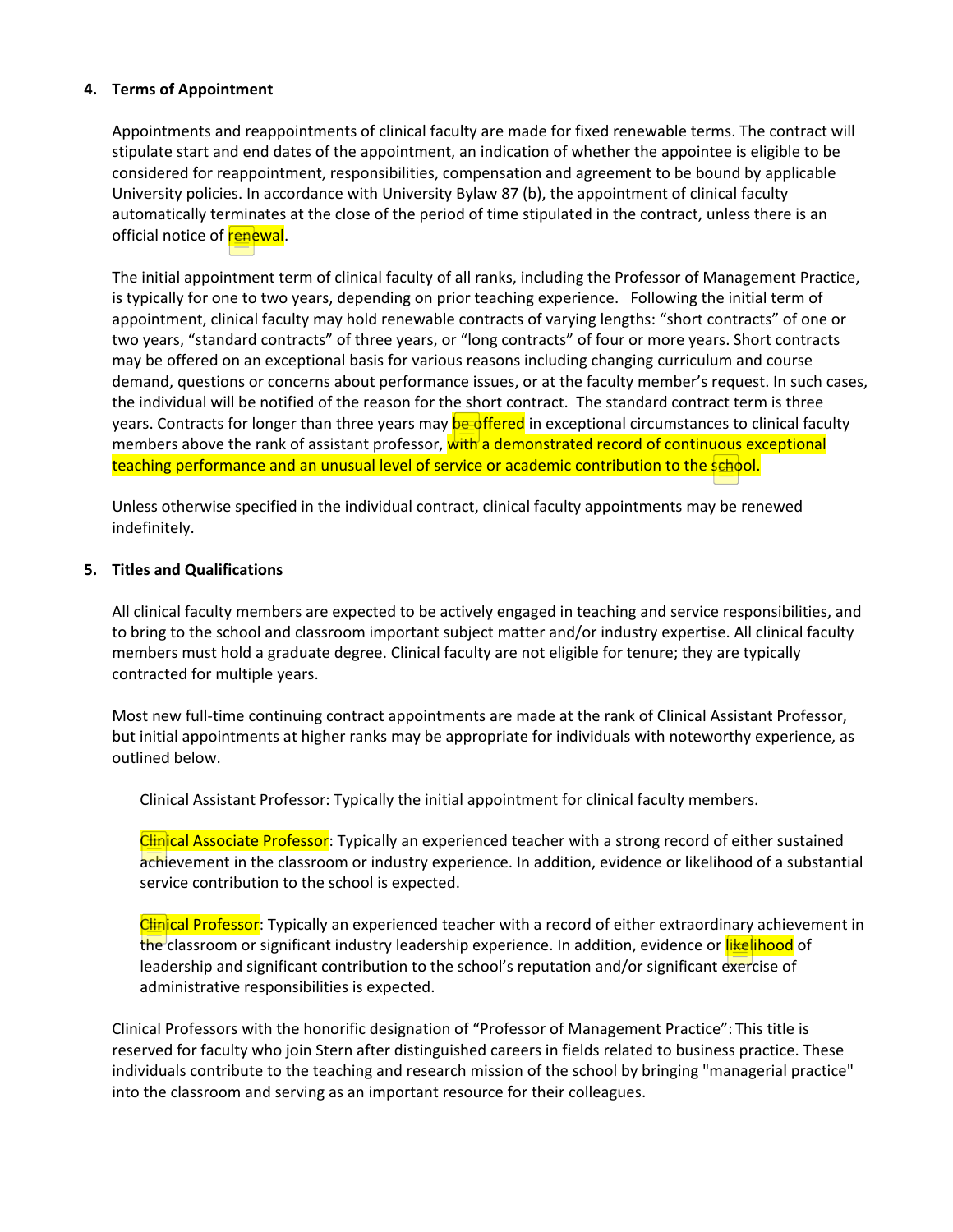### **6. Initial Appointment**

Nominations for appointments of candidates to clinical faculty positions are put forward by the respective departments via the same channels as nominations for tenure-track appointments, and are subject to the same departmental review processes before they are forwarded to the dean. The contract will state the teaching load and any other agreed-upon duties.

The honorific designation "Professor of Management Practice" ("PMP") is reserved for candidates who have had distinguished careers in business or related fields. Candidates should hold credentials appropriate for the work done as a practitioner, and should be able to relate non-academic experiences effectively to teaching assignments within the Stern School. As this title is used to designate professionals who have distinguished themselves as widely recognized senior leaders in key line or staff positions in major firms, it is typically used only for new appointments and only at the full professor level; gaining academic experience does not lead to promotion to PMP.

#### **8. Annual Merit Reviews**

Clinical faculty members are expected to adhere to the highest levels of performance and commitment to the university and the school and the highest standards of excellence in their fields. Specifically, they should demonstrate teaching excellence, as reflected by a combination of academically rigorous course content, teaching in courses of high strategic value to the school, pedagogical innovation, student ratings, student success consistent with high quality teaching, and enrollments. Evidence of teaching performance may include course materials (e.g. syllabi, lecture notes, assignments), course development and innovation, instructor development, peer classroom observations, online videos, self-presentation, samples of student writing as evidence of continuing influence upon students, examples of learning beyond the classroom, student evaluations, etc. Clinical faculty members are also expected to make meaningful service contributions in their department and/or the school, by such activities as serving on committees, advising students, and attending school events. Service outside the school that supports Stern's mission and brand is also encouraged. In agreement with their department chair/director, clinical faculty members who conduct research may have the **AMR** weights for teaching, service and research adjusted. The weight for research may not exceed 10% except in cases where the professor is a principal investigator on an externally-funded project, when it may not exceed 30%.

All clinical faculty members complete a Faculty Activity Report (FAR) each year for review by the department chair and vice deans. During the rigorous Annual Merit Review process each spring, the department chair presents to the vice deans and deans the activity and achievements of each faculty member, using the completed FAR as one source of information, and discusses areas requiring improvement. The department chair then provides written and oral feedback and recommendations to each faculty member. The feedback reflects the input gathered at the meeting with the vice deans and deans.

#### **9. Reappointment**

The review process and criteria for reappointment are such that only individuals who are continuing to make a significant contribution to the excellence of the school are reappointed. The specific criteria for evaluating performance are those set forth under **Annual Merit Review** guidelines.

Reappointment is also based on consideration of curricular and programmatic initiatives. Thus, the decision to reappoint may be influenced by curricular and structural changes and needs in academic programs (even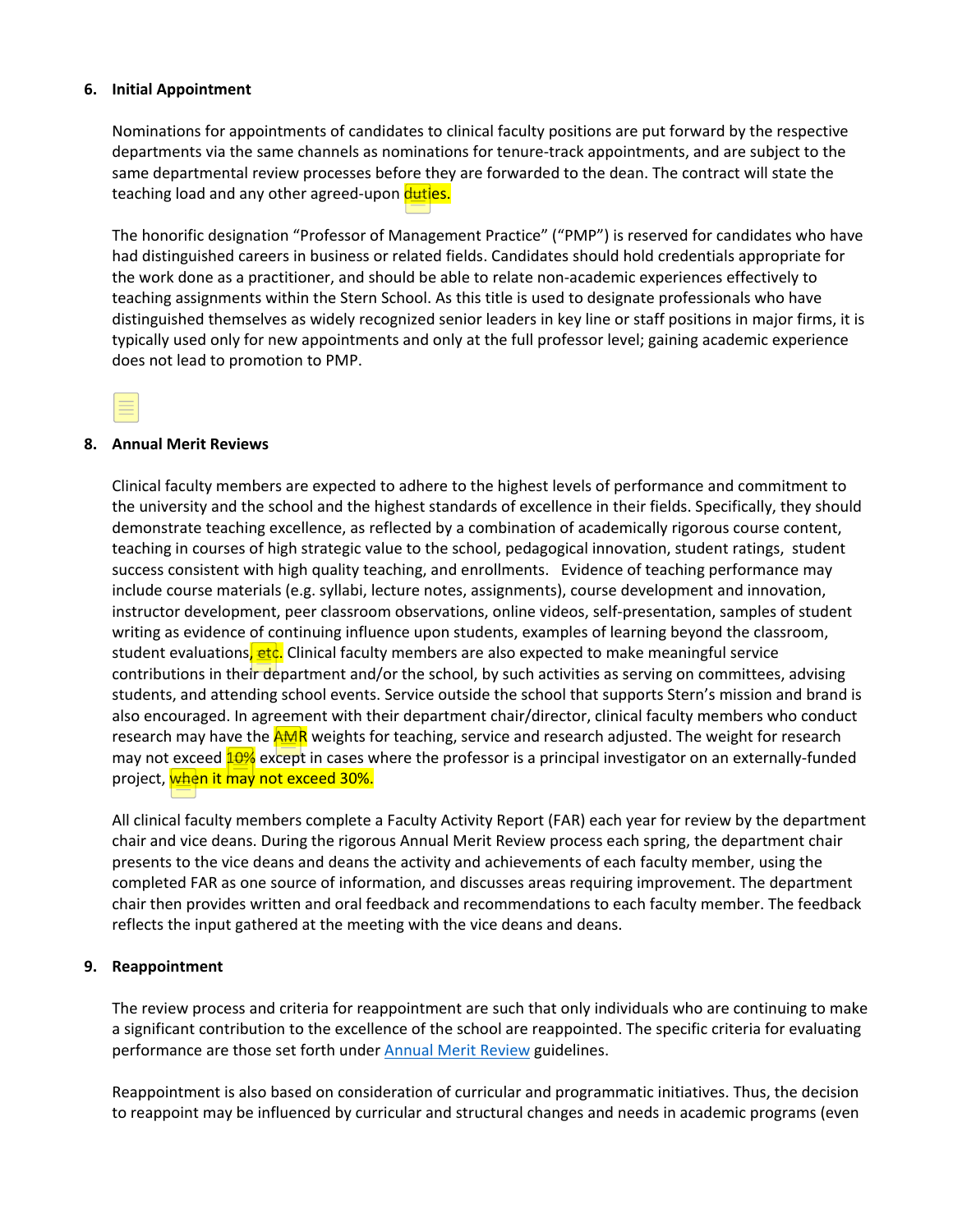in those cases in which a candidate may satisfy the appropriate standards of achievement). When a position is to be eliminated at the end of the contract term and no similar position is vacant, reappointment does not occur. The faculty member may, however, request a performance review for career development.

Reappointment Process:

- Candidate submits to the department chair the most recent CV and Faculty Activity Report (FAR). The teaching and service statements in the FAR may be augmented if needed. Additional teaching materials provide evidence of high teaching performance and should include:
	- Student evaluations since the last review (both an aggregated summary across courses and complete Course Faculty Evaluations (CE) reports for all course sections taught) (available from Office of Faculty Affairs)
	- Sample syllabi (or access to online teaching sites) (not more than three syllabi)
	- List of advisees (graduate and undergraduate)
- The department **Promotion and Tenure ("P&T") Committee**\* members shall conduct a review, considering evidence of the candidate's performance and accomplishments in the areas of teaching and service. The P&T Committee then meets to discuss and vote on the case. Majority opinion will be determined by secret ballot.

\* For purposes of clinical reappointment, the department P&T Committee must include 1) at least two clinical faculty members at the same or higher rank than the candidate and 2) all the department's tenured faculty. Of the two clinical faculty members, one must be the program director (if applicable), regardless of rank, and the other(s) must be at the same or higher rank than the candidate. If the department does not have at least two clinical professors who satisfy these criteria, the Vice Dean for Faculty and Research, in consultation with the department chair or program director, will appoint them from other departments.

- The Department Chair completes a Recommendation for Clinical Reappointment form. This must include the outcome of the vote, a summary of the basic arguments for or against reappointment and a statement of future potential. If the recommendation is for reappointment, this form, together with the materials submitted by the candidate, is forwarded to the Committee of Department Chairs and Vice Deans. If reappointment is not recommended by the department P&T Committee, the candidate is notified both in writing and in person according to the deadlines set forth below under Contract Terms.
- The Committee of Department Chairs and Vice Deans, not including the dean, reviews all of the reappointment materials, discusses, and then votes to support or not support the recommended renewal. A majority vote of the Committee shall be required for approval. All votes of the Committee shall be by secret ballot and re-voting shall occur only if new material becomes available. This Committee will provide to the dean a list of all candidates considered at the meeting indicating which reappointments were approved and any additional comments, along with the reappointment forms.
- If the dean's decision on reappointment or length of contract is contrary to that of the Committee of Department Chairs and Vice Deans, the dean will provide reasons to the Committee. The Committee will then have ten days in which to provide further information or counter-argument before the dean's decision is finalized. If a reappointment is not approved, the candidate is notified both in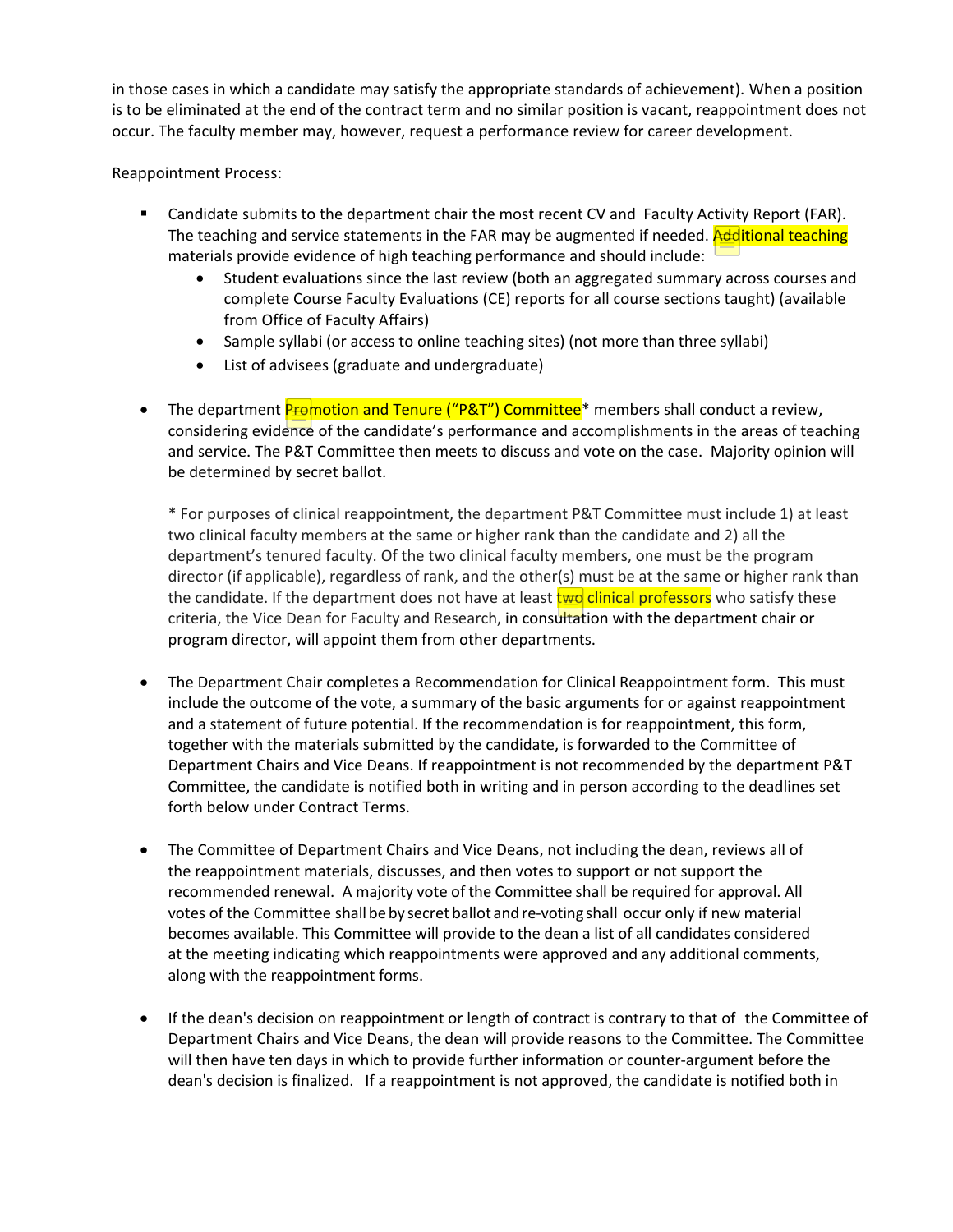person and in writing, including the rationale for the decision, according to the deadlines set forth under Contract Terms below.

### **10. Contract Terms and Review Schedules**

Contract terms fall into two categories, each with different review and notification schedules:

### **a. Contracts of Three Years or Longer ("Standard" and "Long Contracts")**

Reappointment of a clinical faculty member on a contract of three or more years requires a formal process that is conducted in the penultimate year of the contract and is completed by the end of that academic year. If the decision is not to reappoint, the faculty member shall be notified of the decision no later than August 31 of the penultimate year, and shall continue to be under contract for the final year.

## **b. One- or Two- Year Contracts ("Short Contracts")**

Clinical faculty holding one- or two- year contracts will be reviewed for reappointment before the March 1 immediately preceding the end of their contract term. If the decision is not to reappoint, the faculty member shall be notified of the decision no later than March 15<sup>th</sup>, or at least 180 days prior to the termination date if the contract term ends on a date other than August 31.

Terminal Contracts: If a reappointment letter states that it is for a final term, no reappointment process will take place.

Third Year Review: Though reappointment cannot proceed without a performance assessment, numerous factors render the sort of formal review appropriate for multi-year appointments unnecessary for clinical faculty on Short Contracts. That said, in the first semester of the third year of continuous appointments, and in the first semester of every subsequent third year, clinical faculty members with on-going Short Contracts shall be subject to formal review comparable to the review of faculty on Standard or Long Contracts.

## **c. Deadline for Materials**

The department must submit reappointment materials to the Vice Dean of Faculty by January 25. Deadlines earlier in the process are set by each department.

#### **11. Promotion**

Clinical faculty can be promoted from Clinical Assistant Professor to Clinical Associate Professor or from Clinical Associate Professor to Clinical Professor, according to these criteria:

## **a. Promotion Criteria**

Promotion to Clinical Associate Professor: The candidate's record must indicate evidence of excellent teaching performance and contributions to Stern's teaching programs through contributions that extend beyond one's own teaching and that enhance the teaching and curriculum at Stern more broadly. Service to the school is also expected, such as through program development, committee membership, advising and mentoring students and engaging in other activities that support Stern's educational mission.

Promotion to Clinical Professor: The candidate's record must indicate evidence of sustained excellent teaching performance and contributions to Stern's teaching programs through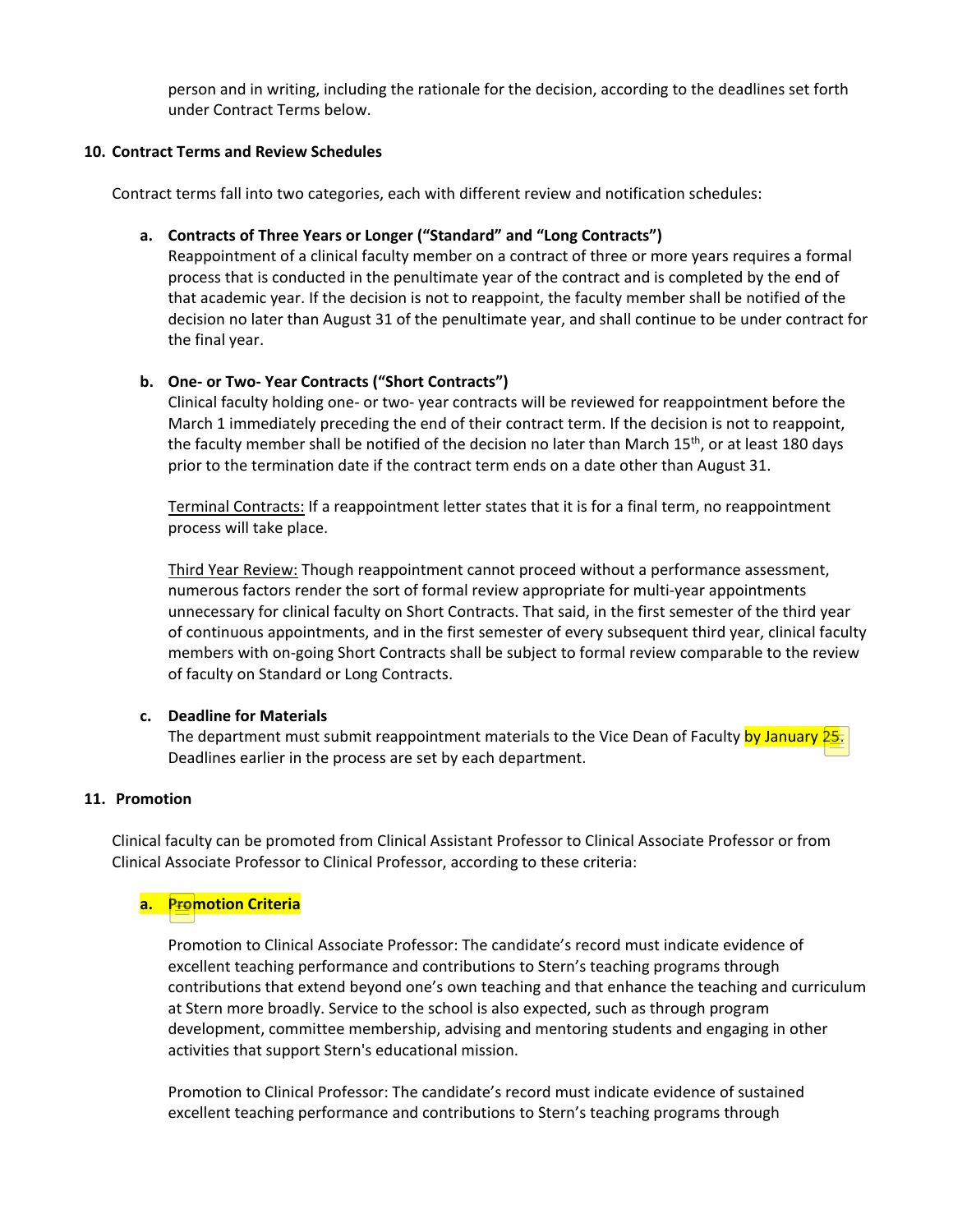extraordinary contributions that extend beyond one's own teaching and that enhance the teaching and curriculum at Stern more broadly. In addition, institution-building service to the school is expected, through activities such as directing key academic programs or centers, initiating new programs, leadership on committees, developing the teaching and leadership capacity of colleagues, advising students and engaging in other activities that support Stern's educational mission.

### **b. Promotion process**

At every reappointment review, the department shall simultaneously consider whether the candidate meets the criteria for promotion, unless the candidate chooses not to be considered. If the decision is to pursue promotion, this process is followed:

- **EXECOM 1** Candidate submits to the department chair the most recent CV and Faculty Activity Report (FAR). The teaching and service statements in the FAR may be augmented if needed. Additional teaching materials provide evidence of high teaching performance and should include:
	- Student evaluations since the last review (both an aggregated summary across courses and complete Course Faculty Evaluations (CE) reports for all course sections taught) (available from Office of Faculty Affairs)
	- Sample syllabi (or access to online teaching sites) (not more than three syllabi)
	- List of advisees (graduate and undergraduate)
- **Based on information provided in the candidate's statement, the Vice Dean of Faculty requests** sources outside the department to address contributions made to the school or university. This could include committee chairs or program vice deans, among others, depending on the candidate's stated activities.
- Department P&T Committee\* follows its department's standard policy as to whether the summary report will be compiled by the department chair or **a subcommittee**. The report summarizes the candidate's contributions and assesses whether the criteria for promotion are met. It includes a recommendation and is submitted to the Department P&T Committee.

\* For purposes of clinical promotion, the department P&T Committee must include: 1) all the department's full-time clinical faculty members at a higher rank than the candidate, 2) the program director or department chair, regardless of rank, and 3) all the department's tenured faculty at a higher rank than the candidate. If the department does not have at least two clinical professors who satisfy these criteria, the Vice Dean for Faculty and Research, in consultation with the department chair or program director, will appoint them from other departments.

In the case of areas without tenured faculty, the Vice Dean of Faculty, in consultation with the program director, will appoint an ad-hoc advisory committee including the program director, one clinical faculty member of the same or higher rank as those being reviewed, and at least two tenured Stern faculty members (total of four people). If the program director is a tenured professor, an additional clinical faculty member at appropriate rank will be included, for a total of five people.

The department P&T Committee shall conduct a review, considering evidence of the candidate's performance and accomplishments in the areas of teaching and service and if applicable, research. The department P&T Committee then meets to discuss and vote on the case. Majority opinion will be determined by secret ballot. Any department P&T Committee member may submit a signed dissenting opinion letter that will be added to the file and made available to the departmental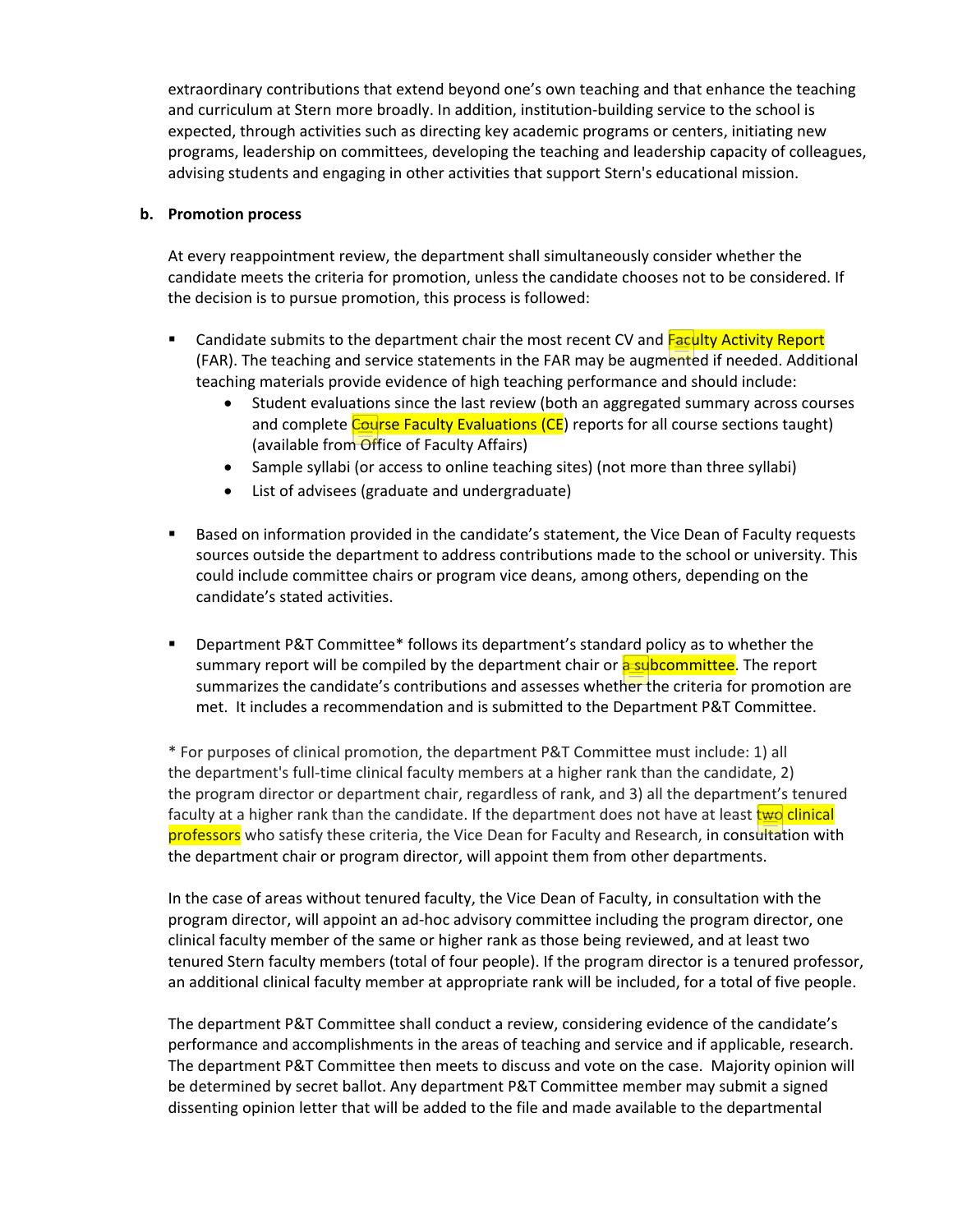committee.

- If, after a comprehensive review, the department P&T committee supports proceeding with promotion, department chair submits the completed NYU Promotion application form, candidate's materials, his/her report and the committee vote to the Vice Dean of Faculty. If the department's decision is to not pursue promotion, the candidate is notified in writing, and the department chair provides feedback to the candidate on areas of improvement.
- If the department supports promotion, the Committee of Department Chairs and Vice Deans meets to discuss and vote on the proposed promotion, and then makes its recommendation to the dean. Ideally, this follows the same schedule as reappointments, as set forth in Section 10 above.
- Dean reviews the proposed promotion and informs the department chair and candidate of the decision.

Letters from external reviewers are not typically sought, as the responsibilities of a clinical faculty member are to teach and provide service, both of which are primarily internal activities.

## **12. Transfer between Clinical and Tenured or Tenure Track Appointments**

Clinical faculty positions cannot be used as a mechanism to retain tenure-track faculty members who have not been, or are not likely to be, granted tenure. Conversion to a clinical appointment is not an option for a tenure-track faculty member who has been denied tenure, or whose performance does not merit a full tenure review.

## **13. Governance**

In accordance with University Bylaw 82 (c), the clinical faculty at Stern may hold its own faculty meetings and may participate in joint meetings with Stern's tenured/tenure track faculty. At the department level, clinical faculty participate as members of the department faculty in department governance, including voting on matters of department governance, with the exclusion of matters related to promotion and tenure of tenure track faculty, the hiring of tenured and tenure track faculty, and matters affecting his or her own status on the faculty at NYU.

## **14. Relative Size of the Clinical Faculty**

While clinical faculty members make valuable contributions to the Stern School, excessive reliance on clinical faculty may gradually dilute the research mission of the School. Consequently, the relative size of the tenured/tenure-track, clinical, and adjunct faculties, and their aggregate teaching responsibilities, will be subject to annual review by the Committee of Department Chairs and Vice Deans.

## 15. **Contract Clock**

The contract timeline for a clinical faculty member may be paused for stipulated reasons, as per the University Guidelines for Full Time Continuing Contract Faculty Appointments. These reasons include medical, personal, as primary caregiver for a child, spouse, parent, same-sex domestic partner, or by